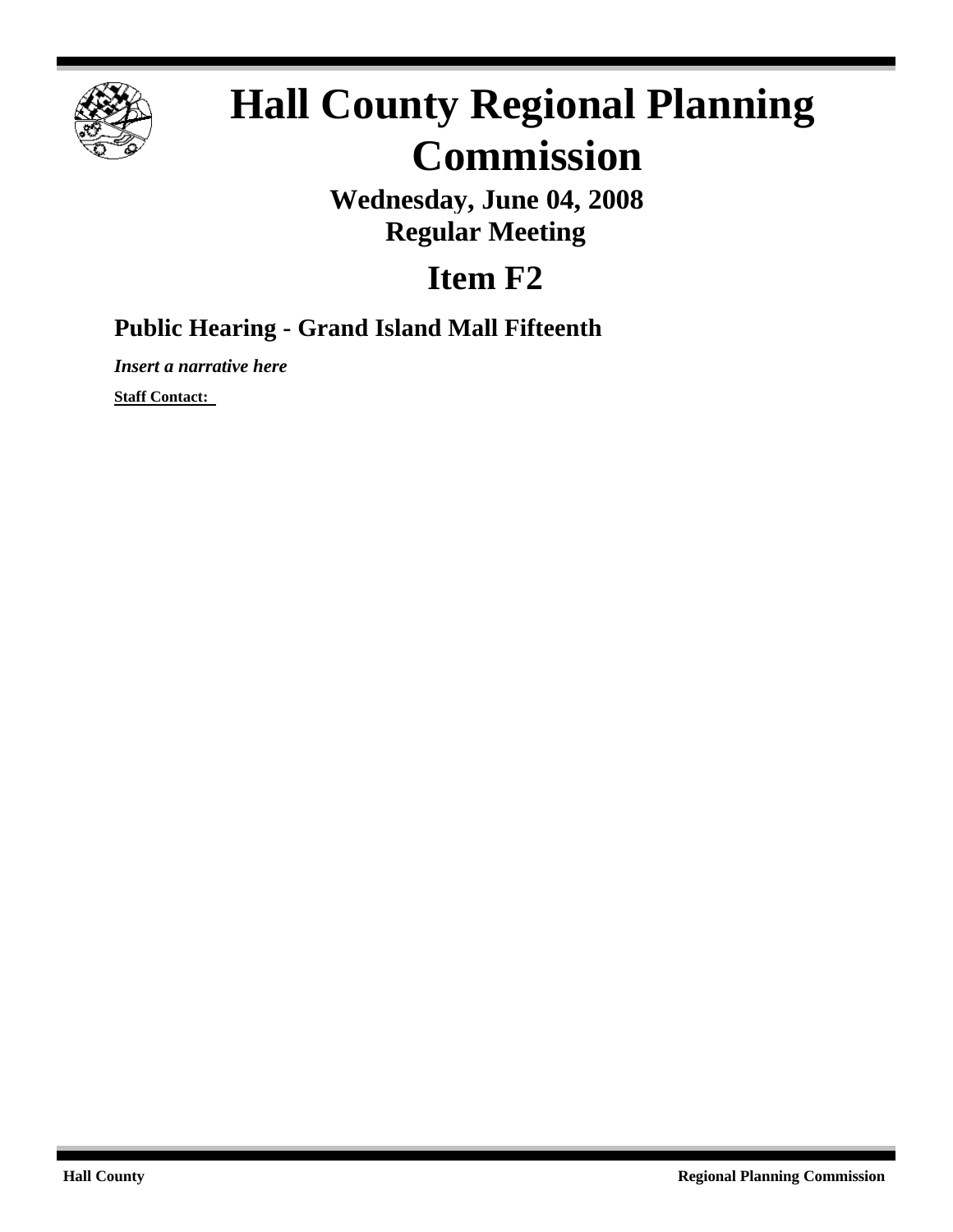#### **PLANNING DIRECTOR RECOMMENDATION TO REGIONAL PLANNING COMMISSION:**

May 13, 2008

**SUBJECT:** *Change of Zoning for property proposed for platting as Grand Island Mall Fifteenth Subdivision, located South of Capital Avenue, and West of Webb Road, from CD Commercial Development to Amended CD Commercial Development. (Hearing, Discussion, Action) (C-16-2008GI)*

**PROPOSAL:** This proposed development would create and new lot along the east side of the development north of College Street extended and west of Webb road.

#### **OVERVIEW: Site Analysis**

| Current zoning designation:         | CD-Commercial Development Zone no building<br>envelope defined for this site. |
|-------------------------------------|-------------------------------------------------------------------------------|
| Permitted and conditional uses:     | Commercial office and retail uses                                             |
| Comprehensive Plan Designation:     | Commercial development                                                        |
| Existing land uses.                 | Vacant                                                                        |
| <b>Adjacent Properties Analysis</b> |                                                                               |
| Current zoning designations:        | North, South, East and West, CD Commercial                                    |
|                                     | Development Zone                                                              |
| Permitted and conditional uses:     | CD - Commercial office and retail uses.                                       |
| Comprehensive Plan Designation:     | North, South, East and West: Designated for                                   |
|                                     | commercial development and uses.                                              |
| Existing land uses:                 | <b>North: Burger King</b>                                                     |
|                                     | East: Strip Commercial                                                        |
|                                     | West: Shopko                                                                  |
|                                     | <b>South: Strip Commercial</b>                                                |

#### **EVALUATION:**

#### **Positive Implications**:

- *Consistent with the City's Comprehensive Land Use Plan*: The subject property is designated for commercial development.
- *Is infill development.* This development is using property that is within the existing functional and legal boundaries of the City of Grand Island.
- *Accessible to Existing Municipal Infrastructure*: Water and sewer services are available to service the area. Water is available either in Webb Road from the public main or from the private main supplying the Grand Island Mall either source is acceptable to the city. Sewer is adjacent to the property.
- *Monetary Benefit to Applicant*: Would allow the applicant to develop and sell this property.

#### **Negative Implications**:

• *None foreseen*

#### **Other Considerations**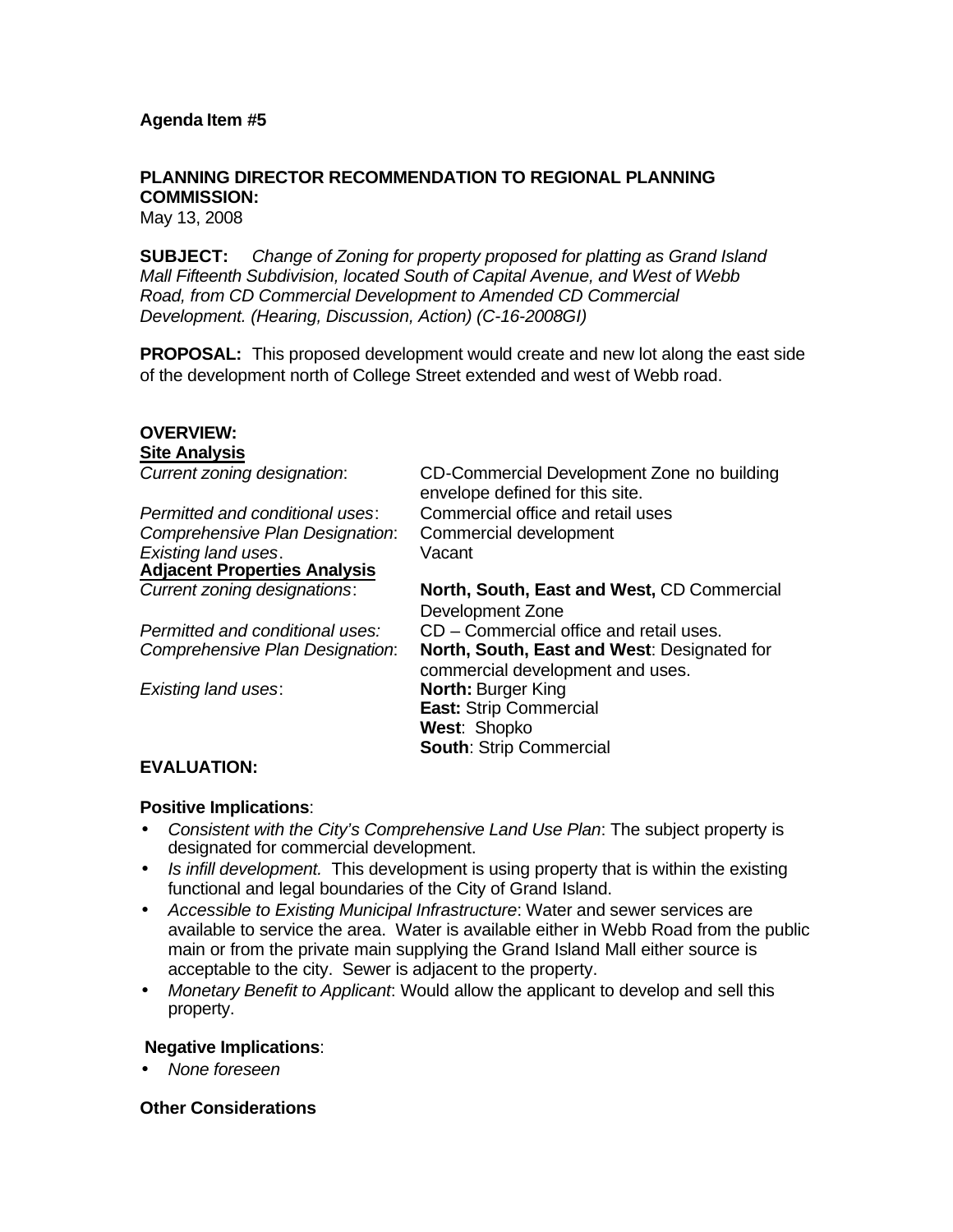Commercial development zones allow up to 30% of the property within the CD zone to be covered with buildings. This will not exceed the coverage limitations.

#### **RECOMMENDATION:**

That the Regional Planning Commission recommend that the Grand Island City Council approve the amended CD zoning district and final development plan as shown on the final plat for Grand Island Mall 15<sup>th</sup> Subdivision.

**EXECUTE:** Chad Nabity AICP, Planning Director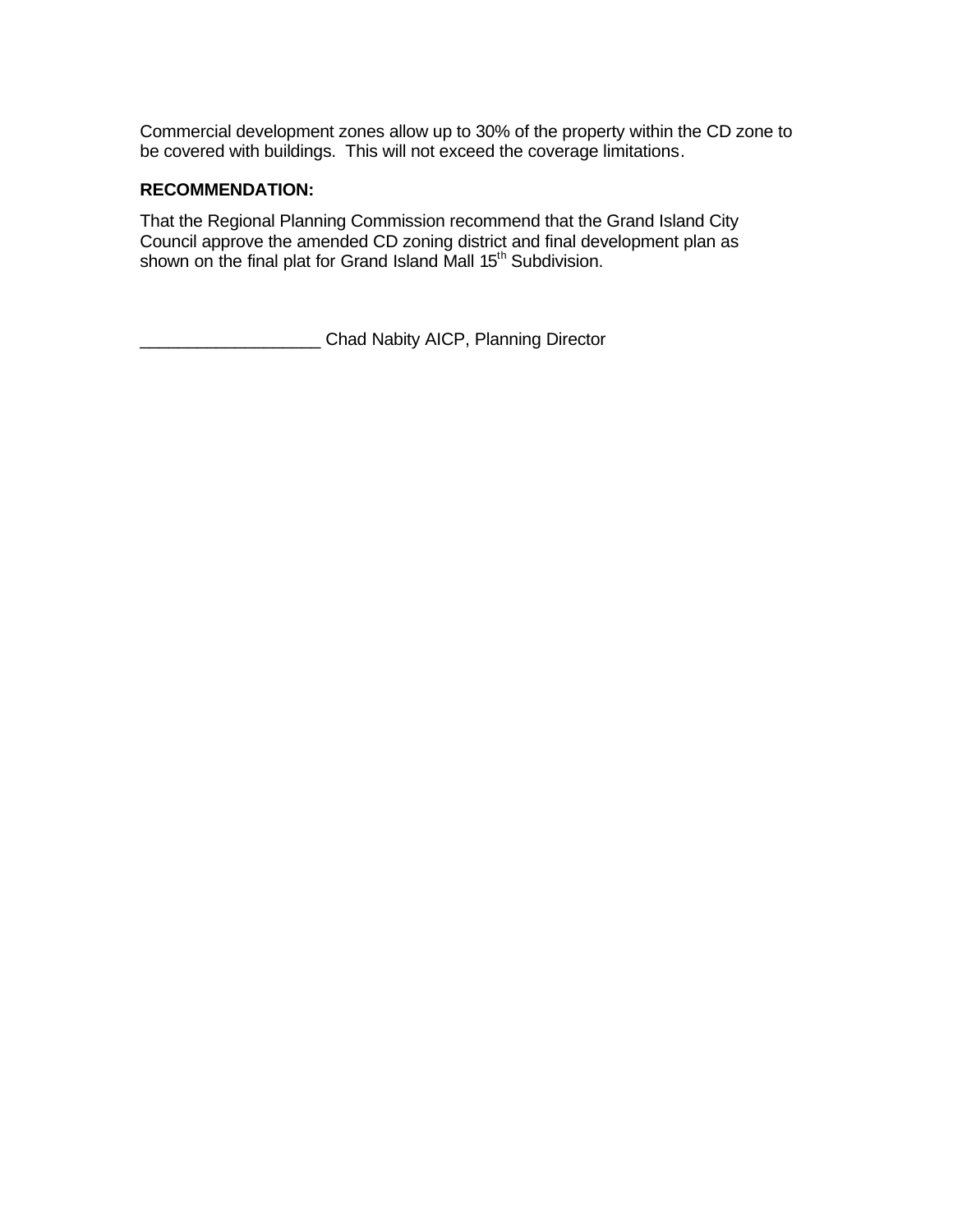